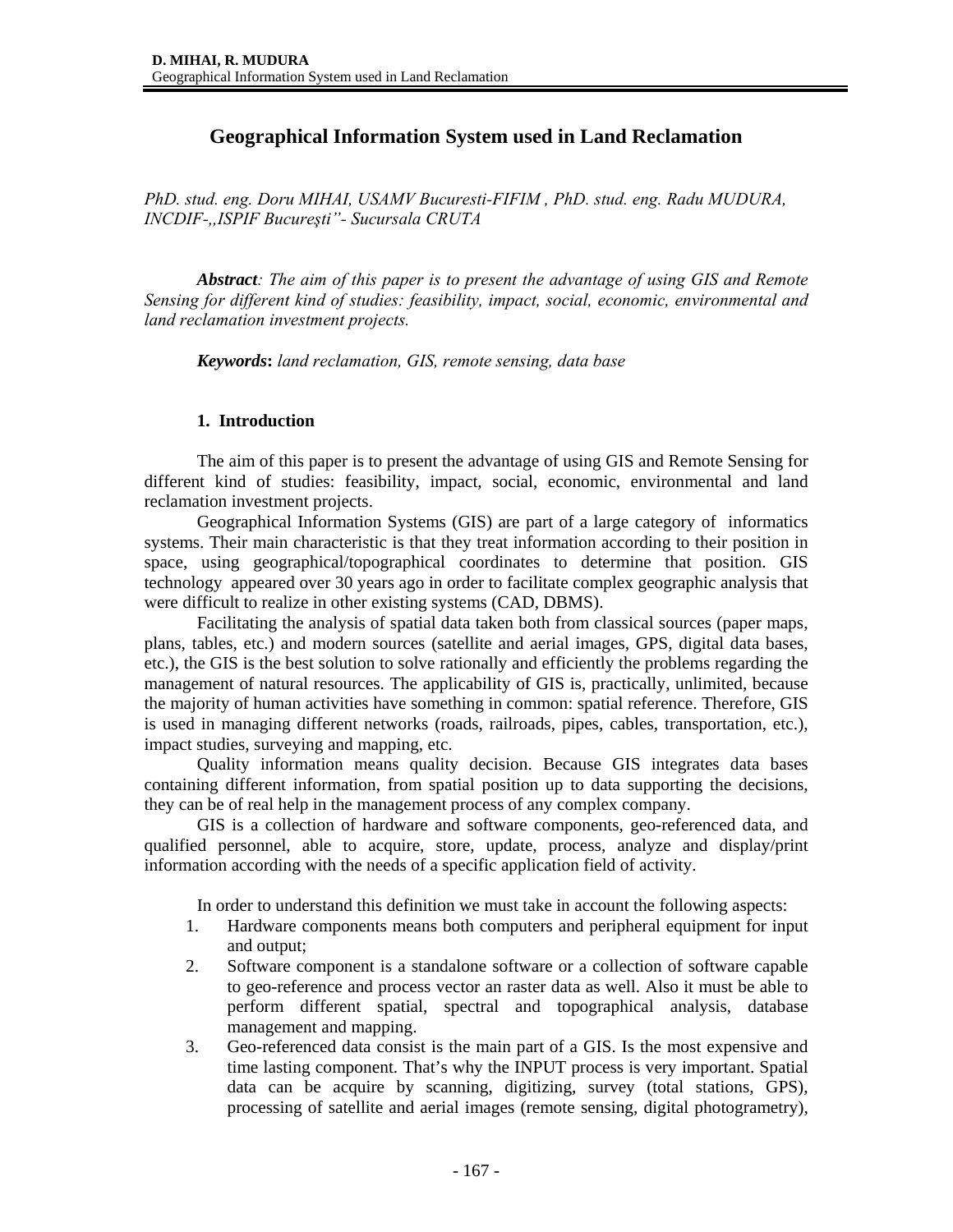etc. Maintaining and updating the geographical data is the next step in this activity, having an special importance that may imply special equipment and personnel.

- 4. Qualified personnel means a three part team:
	- In the first part are involved the people responsible with the software implementation, technical assistance and training;
	- In the second part are involved the people responsible with the database management, they must take care about the accuracy of data they bring in and out.
	- The third part is the part with the software users. They are responsible to solve different kinds of problems, according with the projects they are involved in. Usually those are specialists from different field of activities with different backgrounds, trained in GIS.

Several aspects can be retained from the above definition:

- The GIS approach implies an unique treatment of data using an unique and no redundant data base for graphic, cartographic, topologic and tabular data. Although they have an important role in the GIS, the digital graphic elements, represents only one way of reporting and consulting the spatial database. This database allows the user to explore it in different ways based on geographical and analytical criteria.
- The GIS includes a collection of spatial operators who works with a spatial database in order to geo-reference a large variety of real world information. A GIS data model is very complex because it must represent and interconnect graphic information and tabular data. Also the GIS is used to simulate real world events in a digital environment.

An other definition of GIS is: A powerful set of tools designated to collect, store, update, retrieve, process and display spatial data from the real world.

### **2. Materials And Method**

 The minimal configuration for our GIS should consist from: working station with powerful image processing software, working station with GIS software, satellite receiving antenna (for archive and recent very high resolution images), thematic and topographical maps at different scales, survey equipment (total station and GPS), A0 scanner and color inkjet plotter, laser printers (A4 and A3).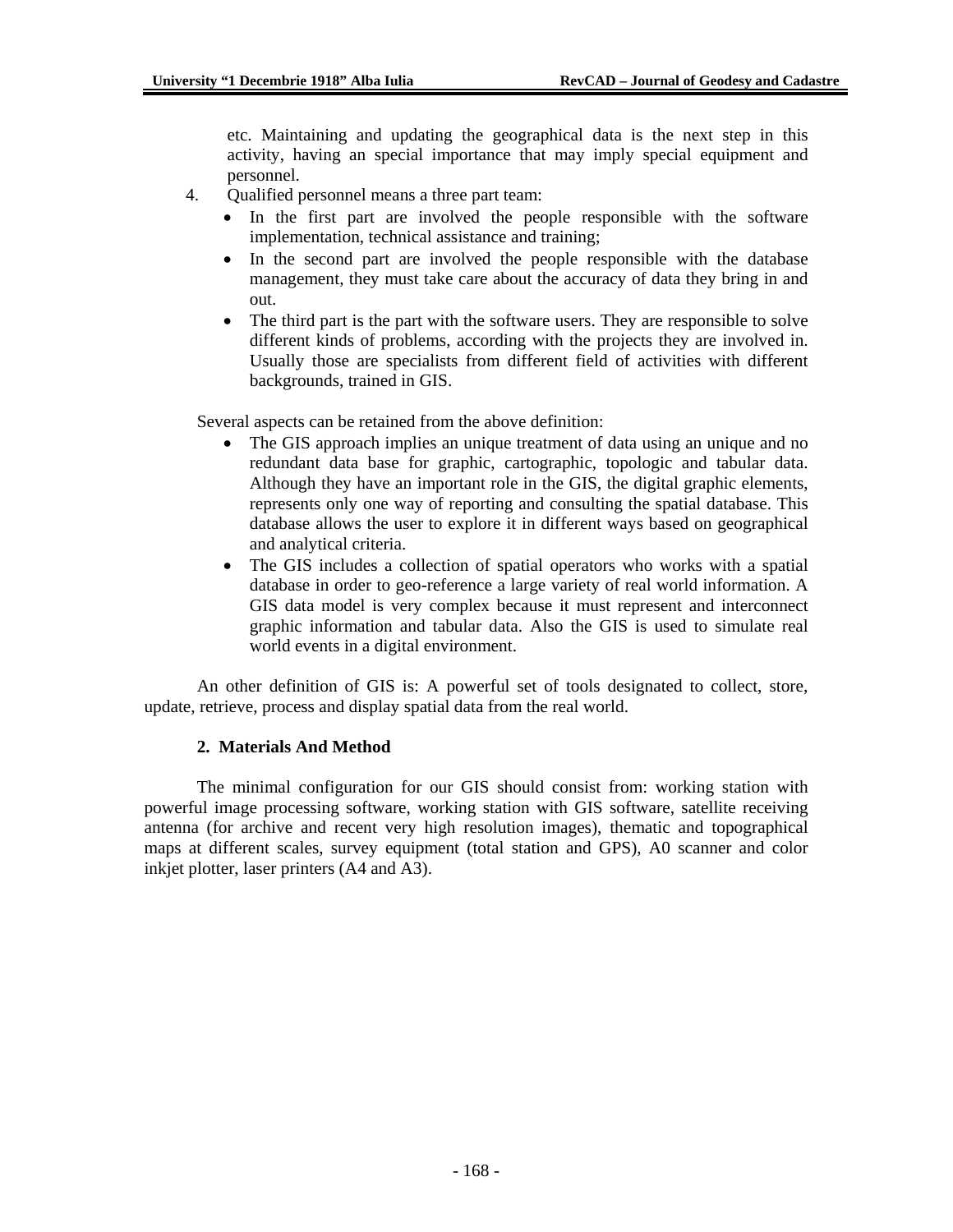

Figure1. GIS configuration

 The main layers for the GIS should be: satellite image, aerial images, existing infrastructure networks, land use / land cover categories, Digital Elevation Model, rivers, hydrogeology, soils, different information.



 An example of GIS Project is the LCCS Project (Land Cover Classification System) covering the hole territory of Romania, using a FAO methodology, with 64 land use classes. We use this classification, for 5 years, in all the projects in which are used land use categories (highway routes, gas/oil pipe networks).

 In order to create the GIS for the land reclamation works, we had to established which are the types of works and than we designed the structure of the database according with the specific and the technical parameters of each type of work involved. We wanted to create this GIS in order to provide the decision makers with a complex decision support system for revealing, rehabilitating and monitoring the land reclamation works.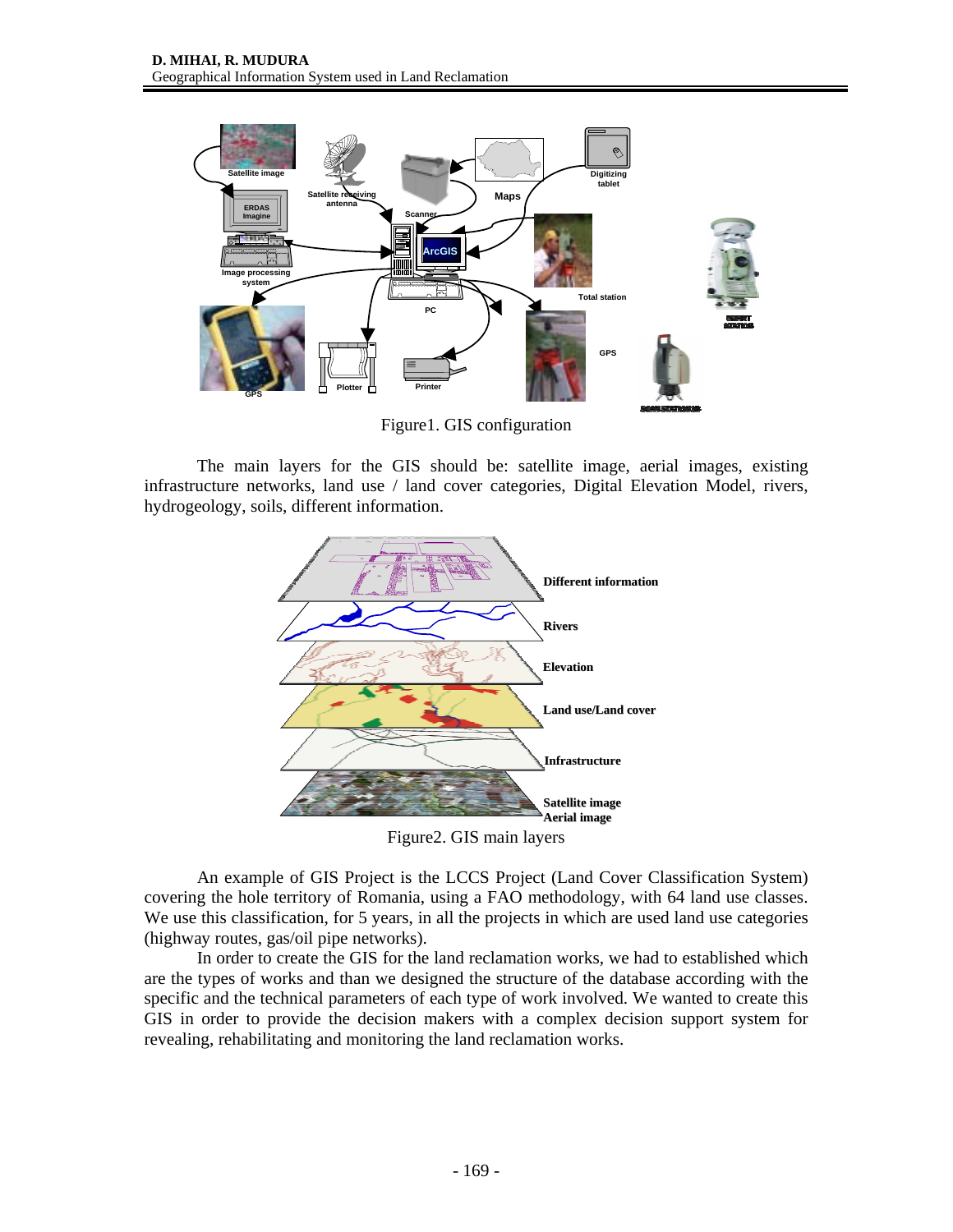

Figure3. Romania's irrigation systems

 The first kind of land reclamation taking in account was the irrigation systems. We scanned and digitize the technical plans and maps of the irrigation systems and fill the database with the name of the system, water source, area and perimeter. The next step will consist in digitizing the water catchments, main pressure pipes (with technical specifications, sections, diameters, materials, water flow, pressure, fittings and devices), pumping stations (with technical specifications, materials, water flow, pressure, power consumption, pumping equipment), overhead antennas (with technical specifications, sections, diameters, materials, water flow, pressure, fittings and devices)

 Other application of the GIS for land reclamation is the analysis of dike stability using modern scanning methods with airborne thermal sensor. Our partners, EUROSENSE SI MIRAMAP, developed such a project in Bulgaria in Nikolovo area, during a flood period. In this condition they could relive the "hot" areas on the dike which indicated possible water infiltration.



Figure4. Hot areas on the dike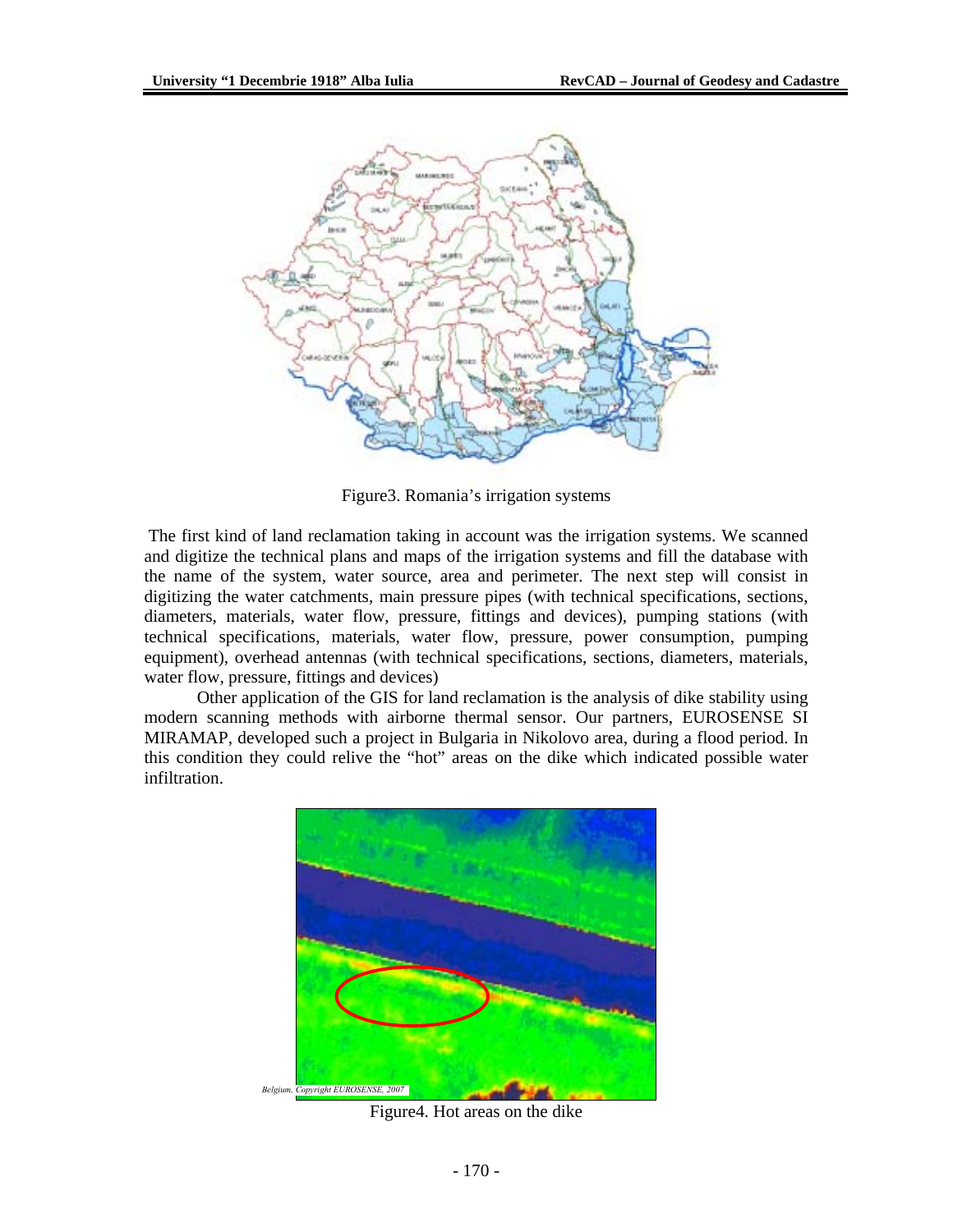During the flood periods in 2005 and 2006, in Romania on Siret and Danube areas, using the GIS applications, we realized some 3D flythrough and several satellite based maps in order to highlight the flooded areas and the shape of the terrain.



**3. Results and discussion** 

 USAMV-FIFIM (University of Forests, Agriculture and Veterinary Medicine – Faculty of Land Reclamation and Environment) has a great support for developing some GIS and Remote Sensing laboratories from the Romanian Space Agency (ROSA) and The Romanian Centre for Remote Sensing Apply in Agriculture (CRUTA), who have a great national and international experience for over 17 years. Together we established a training program for students, and also, for different specialist working in the National Agency for Land Reclamation (ANIF), Ministry of Agriculture, Cadastre and Environment, who need a special qualification in GIS, remote sensing and fotogrametry. In the university year 2008- 2009 it will be organized a Master Course for GIS, including various disciplines needed in this field of activity (GPS measurements, classical survey, photogrametry, remote sensing, photo interpretation, digital mapping)

## **4. Conclusion**

As a conclusion, of different discussions held with different decision makers, making a GIS for Land Reclamation works is a real need. The redistribution of agricultural land, the decision to live the field of Land Reclamation without financing in the last years, and the area of land degradation who increased year after year, raised the opportunity to build a GIS for this field of activity. Such a GIS will be a decision support tool for decision makers in order to rehabilitate this sector of Land Reclamation, to make different financial analysis for the modernization of pumping station and the diminution of water loses.